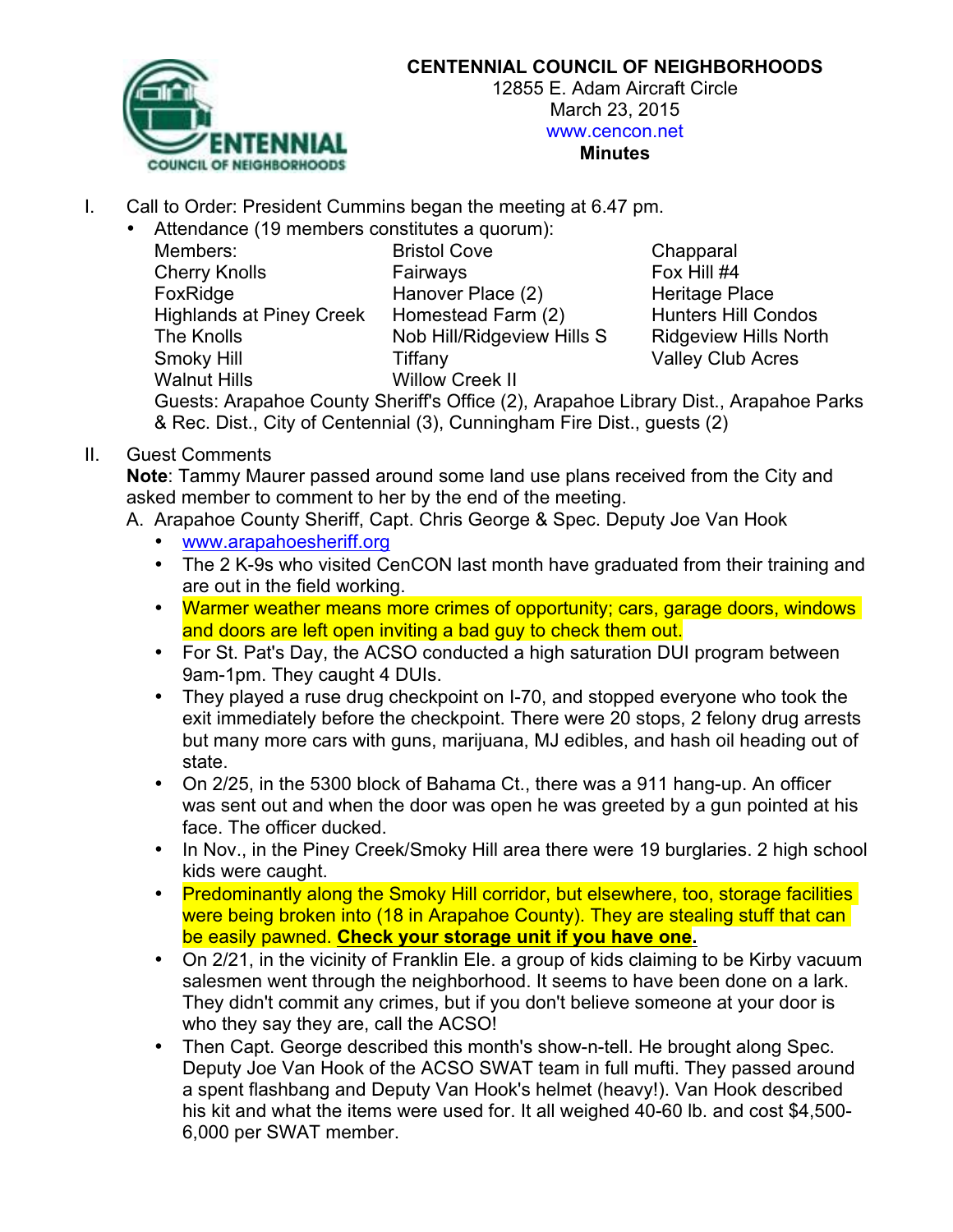- Allen: How many members of the SWAT are there? VH: 21, 18 deputies, 2 sergeants, 1 lieutenant.
- Maurer: How do you handle people's vicious dogs? VH: We shoot them with a blast from a fire extinguisher and they take off.
- Whelan: On how many calls do you go in a year. VH: We average about 12 call outs.
- B. Arapahoe Library District, Daisy Grice, Manager of Community Libraries
	- www.arapahoelibraries.org
	- The new café in Koelbel Lib. is now open and renovations are moving along. Light meals will also be available.
	- There are openings on the Arapahoe Library Board of Trustees. Terms are 3 years and you're required to live in the Arapahoe Library Dist. Check the website for specifics.
	- One Book 4 Colorado
		- $\circ$  ALD is again promoting early reading by providing a free new book to families with young children as part of the One Book 4 Colorado program. One Book 4 Colorado is a statewide initiative aiming to support family reading at home and instill a love of learning in Colorado youngsters.
		- $\circ$  Families with young children can stop by any of our libraries from April 13-27 to pick up a copy of the book in either English or Spanish while supplies last. The title of the book will be announced on April 13, and more than 4,000 books will be distributed at ALD libraries this year.
	- April's theme for ALD will be: Financially Fit: Money Smart Programs
		- o The libraries are hosting several money smart programs in April. Dates and locations can be found on the website.
		- o **Why Invest in Stocks?** Begin a journey of successful investing. We will discuss the principles of investing and compounding with financial jargon happily deciphered.
		- o **Superior Marketing for Your Business:** Learn about *BusinessDecision*, a target-marketing database, and *ReferenceUSA*, a tool used to identify new contacts.
		- o **Get Your Financial House in Order:** New York Life will help lay the groundwork to pull together vital financial information so you are better prepared for your future. Attendees will receive a LifeFolio kit, designed to help you get organized.
	- Centennial's Senior Commission is partnering with ALD to host programs on the Tuskegee Airmen.
	- Castlewood has opened a new Maker Space for ages 12+. It will be available Mon.-Thurs., 3-7pm; Fri.-Sun., 1-5pm. Hours may increase as they see how it's used.
- C. Arapahoe Park & Rec District, Delos Searle, Asst. District Manager
	- www.aprd.org
	- See special links in email.
	- APRD is hosting lifeguard training for 15-18 yr. olds. (3/30 4/2)
	- Some new Adult Visual Arts courses are opening in April. (link)
	- There is an April pass special, buy 40 "punches" and get 5 free. (link)
	- There will be an Easter Egg Hunt for 2-9 yr. olds in Piney Creek Hollow Park. (3/28)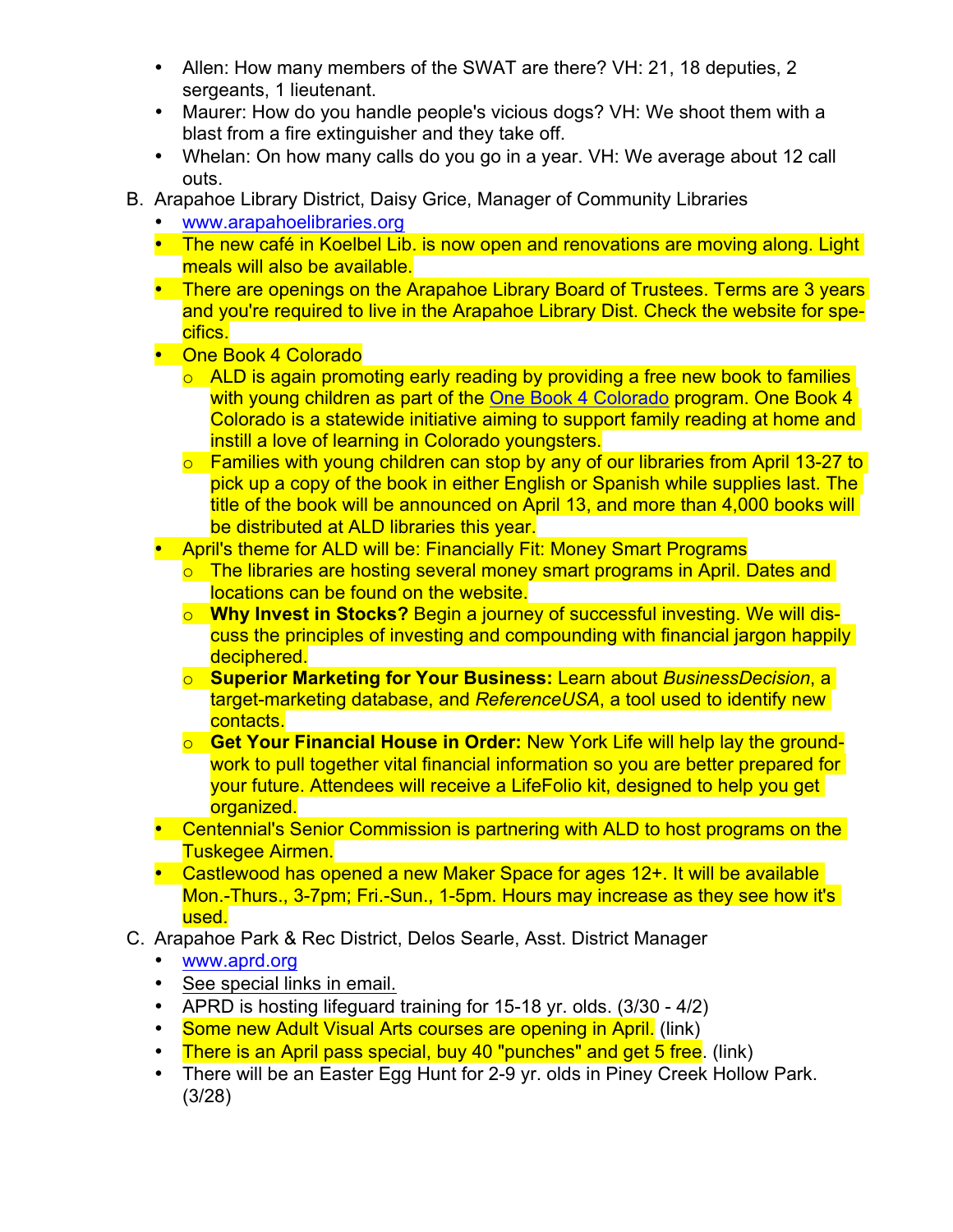- Irrigation in the parks is being turned on. Please, notify them if you see something wrong.
- Spring Art & Pottery Sale, Sat., 5/9. (link)
- The Pavilions at Spring Creek & Piney Creek Hollow are opening this week.
- APRD is considering a Friends of Recreation Foundation. You won't have to live in the dist. to join.
- D. Fire Districts: Chief Jerry Rhodes, Cunningham Fire
	- www.cfpd.org, www.littletongov.org/fire, www.southmetro.org
	- All fire districts are working with the City to get the 2015 (?) International Uniform Building and Fire Codes adopted. Scheduled for readings before City Council in May. The biggest change is requiring homebuilders to offer people wanting to build a new home residential fire sprinklers.
	- Cunningham:
		- o Asst. Chief Mike Walters is retiring after serving Centennial for over 35 years.
		- $\circ$  Two new firefighters will graduate from the Fire Academy in April.
		- o A puppy was rescued from a storm drain.
		- o Prom season is coming up and HOAs need to get the word out "**Don't drink and drive**". Accident statistics are up this year.
		- $\circ$  Keep an eye out for for Motorcycles. As weather warms more and more will be on the road. There have been 4 fatalities in the last 10 days.
		- o Please, assess the cfpd.org website and let us know how we rate.
	- Littleton:
		- o 7 new recruits start training in April.
		- $\circ$  LFR has hired a part time public safety educator
		- $\circ$  A new engine goes into service this week, a new medic unit has just arrived ad will be in service in 2 weeks, a new ladder truck has its final inspection next week.
		- o LFR's Master Plan and Standard of Coverage will be completed in April.
	- South Metro:
		- o SMFD has a new Fire Marshall, Anthony Valdez, who was the previous Deputy Fire Marshall.
		- o Greenwood Village has finally approved the special use permit to get the remodel of Sta. 31 (Orchard & Havana) under way.
- E. South Suburban Park & Rec District, Teresa Cope, Communications Director
	- www.SSPR.org
	- Punch & pass sale, 10% off, 3/29-4/5.
	- The Great Egg Scramble, 4/4, Family Sports Dome, 8:30-11:30am, ages 12 & under, free
	- Colorado Journey Egg Hunt, 4/3, Windermere & Belleview (south side of Belleview), 5:15-8:15pm. Start times are staggered for different ages, see website. \$3/child
	- Ultra Beginner Line Dancing, drop in at Goodson Rec. Center, beginning 4/6, 11-11:55am.
	- Tantalizing Tastes, see last month's minutes
	- Showtime on Ice, SSPRD Ice Arena, 4/24, 7:30pm; 4/25, 1 & 7:30pm; 4/26, 1pm. Purchase tickets on line, \$10-20.
	- **SSPRD Race Series:** 
		- o Rockin' the River Run, 4/19, Hudson Gardens Event Center (no dogs!). Registration at www.runningguru.com/event/Rockin. For info email sarahn@ssprd.org.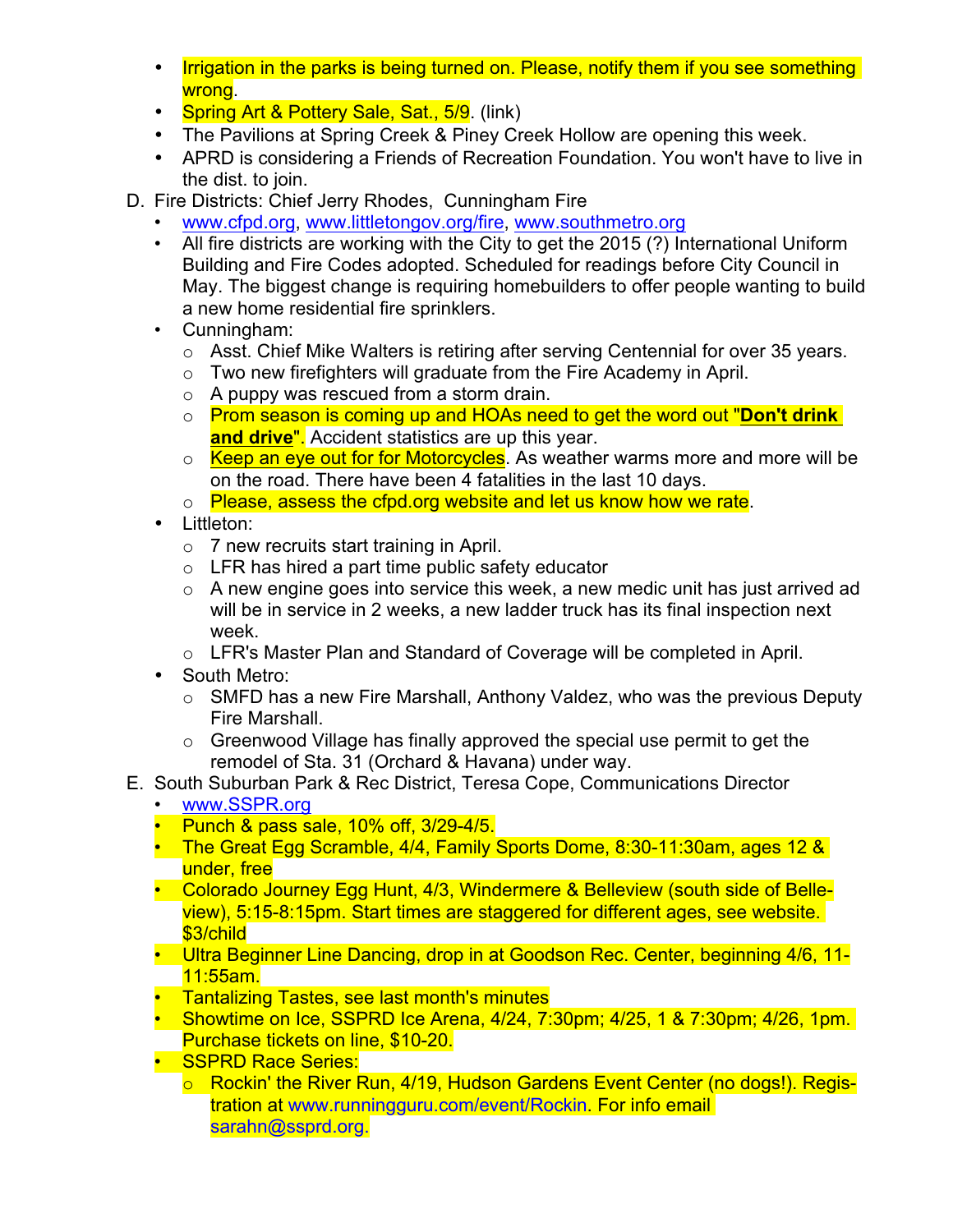- o Highline Canal Run, 5/9, 8am-10K, 9am-5K, in deKoevend Park. Pre-registration at www.runningguru.com/event/highline. For info email sarahn@ssprd.org.
- Blood screenings, 7-9:30am, drop-in, 12-hr. fast, ages 18 & up, \$40 min. For more info , email kelseyw@sspr.org.
	- o Lone Tree Rec. Center, 4/21
	- o Goodson Rec. Center, 4/22
	- **o** Buck Rec. Center, 4/23
	- o Family Sports Center, 4/24
- Summer jobs!
- F. City of Centennial
	- www.centennialcolorado.com
	- Cathy Noon, Mayor:
		- o Planning & Zoning Commission and Board of Review will be interviewing. Applications are due 4/17 and are linked in email.
		- $\circ$  Noxious Weed workshop, 5/16, 9am-noon. See flyer linked in email.
		- o There will be a fall session of Centennial 101. Applications will be out in Aug.
		- o Many summer events are being planned for Centennial Center Park: 4 movie nights (2 in June, 2 in July), Sept. Chalk Art Festival, concerts, a Chili Cook-off, and on 9/12 a celebration pancake breakfast for Centennial's 15th birthday.
- III. RV Campers Parking on City Streets, Council Member Vorry Moon
	- Council Member Moon brought a proposed ordinance for RVs on public streets for the members present to discuss.
- IV. Street Medians in Centennial, Council Member C.J. Whelan
	- Council Member Whelan had a PowerPoint on medians in Centennial. Not all of them belong to the City! There was discussion of what the "Medians" subcommittee would be presenting to City Council for action.
- V. CenCON Business
	- A. President's report, Gerry Cummins
		- Passed around a clipboard with information. One item was a call to action by the Community Associations Institute to contact their legislators on SB 15-177, the proposed construction defects bill.
	- B. First Vice President/Membership, David Schlatter: absent
	- C. Secretary, Andrea Suhaka
		- Jan. minutes had been tabled in Feb. for lack of quorum. They were passed unanimously.
		- A motion was made, seconded, and passed unanimously to approve Feb.'s minutes with one correction (a date was incorrect on the Finance Report). (Doerr/Hastings)
	- D. Treasurer's report, Henry Blum
		- CenCON ended the 2014-2015 membership year with 55 members. **Dues for the 2015-2016 membership year are due April 1.** So far 5 members have paid.
		- Checking Account at Wells Fargo Bank, Smoky Hill Branch:
		- Balance forward from 2/23/15 report \$2,411.85
		- Income: Dues deposited\* 30.00
		- Expenses: None 0.00
		- Account balance, 3/23/15 \$2,441.85
		- \*Walnut Hills Civic Association 2015-16